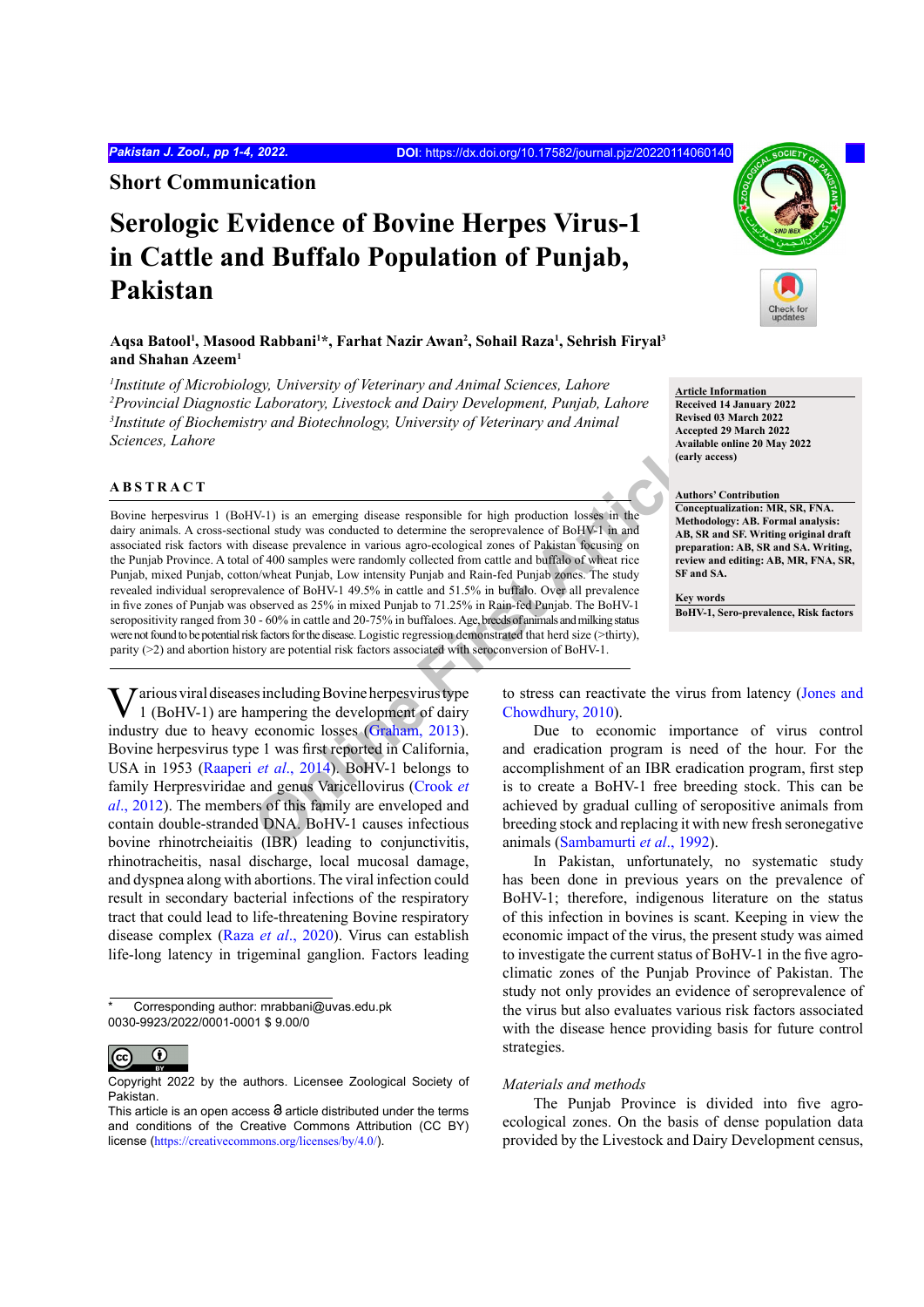one district was selected from each zone. Wheat rice Punjab (Kasur), mixed Punjab (Faisalabad), cotton/wheat Punjab (Bahawalnagar), low intensity Punjab (Muzaffargarh) and rain-fed Punjab (Rawalpindi) ([Ahmad, 2013](#page-3-6)). The aim of the study design was to get a representative data from each zone of animals for seroprevalence of BoHV-1.

A 3-5 ml blood was aseptically collected in vacutainers from jugular vein of the randomly selected animals considering breed, age, and physiological condition of animal. Blood was allowed to clot by incubating at ambient temperature for  $\sim$  30 min and then centrifuged at 2500xg for 5 min for separating the serum for further processing by ELISA **f**or detection of antibodies against bovine herpesvirus 1. All serum samples were tested using a commercially available ID Screen® IBR gE competition ELISA kit (ID.Vet, Grables, France) as per the manufacturer's instructions.

All data were analyzed using SPSS 20.0 software (IBM, Armonk, NY, USA) through Chi-square. In case of qualitative variables, relationship between independent and dependent variables was determined by chi-square and logistic regression where values were presented in the form of EXP(B) having confidence interval 95% (CI) and significant values  $p<0.05$ .

#### *Results*

**Particle** ID Screen® IBR gE<br>
(ID.Vet, Grables, France) as per the<br>
ions.<br>
alyzed using SPSS 20.0 software<br>
response to the square<br>
response to the summer spectrum of catterning between independent<br>
less was determined by In cattle, a total of 400 samples were tested for BoHV-1 antibodies. In this study overall, 49.5% (99/200) seropositivity was observed in cattle, while in buffalo, 51.5% seropositive samples were found (103/200). The highest overall prevalence with reference to zones was seen in rain fed Punjab zone (Rawalpindi) and lowest in mixed Punjab zone (Faisalabad) (Fig. 1). Overall seroprevalence in the five studied zones follows: wheat rice Punjab (51.25%), mixed Punjab zone (25%), low intensity Punjab (51.25%), rain fed Punjab zone (71.25%), cotton/wheat zone (56%). In case of cattle, the highest prevalence of BoHV-1 was seen in district Bahawalnagar of cotton/wheat zone and the lowest in Faisalabad district of mixed Punjab zone. Between the specie statistical comparison suggested non-significant differences as P>0.05 in the seroprevalence of BoHV-1 infections in cattle and buffaloes ([Fig. 1](#page-1-0)).

[Table I](#page-1-1) shows the factors including age, herd size, breeds of animals, parity, milking status and history of abortion as risk factors for BoHV-1 infection. Herd size greater than thirty was a potential risk factor for seropositivity of BoHV-1 infections (P=0.0281). Animals having parity more than two times were more prone to infections (P=0.0011). Moreover, higher prevalence of BoHV-1 was observed in animals with history of abortion P<0.001) ([Table I](#page-1-1)). No statistically significant difference (OR= $0.69$ , P= $0.527$ ) in the BoHV-1 prevalence

was found in various breeds of cattle. Likewise, BoHV-1 seroconversion was not statistically significant in milking animals ( $P=0.773$ ). Age factor did not statistically contribute in virus infections (P=0.681)



<span id="page-1-0"></span>Fig. 1. Distribution of cattle and buffaloes seropositive for bovine herpes virus-1 in the five districts of Punjab, Pakistan

<span id="page-1-1"></span>**Table I. Risk factors associated with BoHV-1 infection in five districts of Punjab, Pakistan.**

| <b>Variables</b>        | n      | result  | ELISA p value Exp | (b)   | 95% CI for<br>xp(b) |
|-------------------------|--------|---------|-------------------|-------|---------------------|
| Age                     |        |         |                   |       |                     |
| <4 years                | 167 79 |         | 0.68              | 0.058 | $0.005 - 0.65$      |
| >4 years                |        | 223 123 |                   |       |                     |
| <b>Herd size</b>        |        |         |                   |       |                     |
| $<$ 30                  | 194 67 |         | 0.028             | 2.9   | 2.62-3.26           |
| >30                     |        | 206 135 |                   |       |                     |
| <b>Breed of cattle</b>  |        |         |                   |       |                     |
| Sahiwal                 | 106 51 |         | 0.53              | 0.69  | 0.14-4.73           |
| Crossbred               | 94     | 48      |                   |       |                     |
| <b>Breed of buffalo</b> |        |         |                   |       |                     |
| Niliravi                | 200    | 103     | 0.599             |       |                     |
| Parity                  |        |         |                   |       |                     |
| $\leq$ 2.               | 191    | 69      | $0.001*$ 7.32     |       | 6.59-8.32           |
| >2                      | 209    | 133     |                   |       |                     |
| <b>Milking status</b>   |        |         |                   |       |                     |
| Yes                     | 212    | 112     | 0.77              | 0.92  | $0.26 - 3.53$       |
| No                      | 188    | 90      |                   |       |                     |
| <b>Abortion</b>         |        |         |                   |       |                     |
| Yes                     | 200    | 148     | $0.001*$          |       | 78.24 9.41-650.92   |

\*Significant difference (at p<0.05).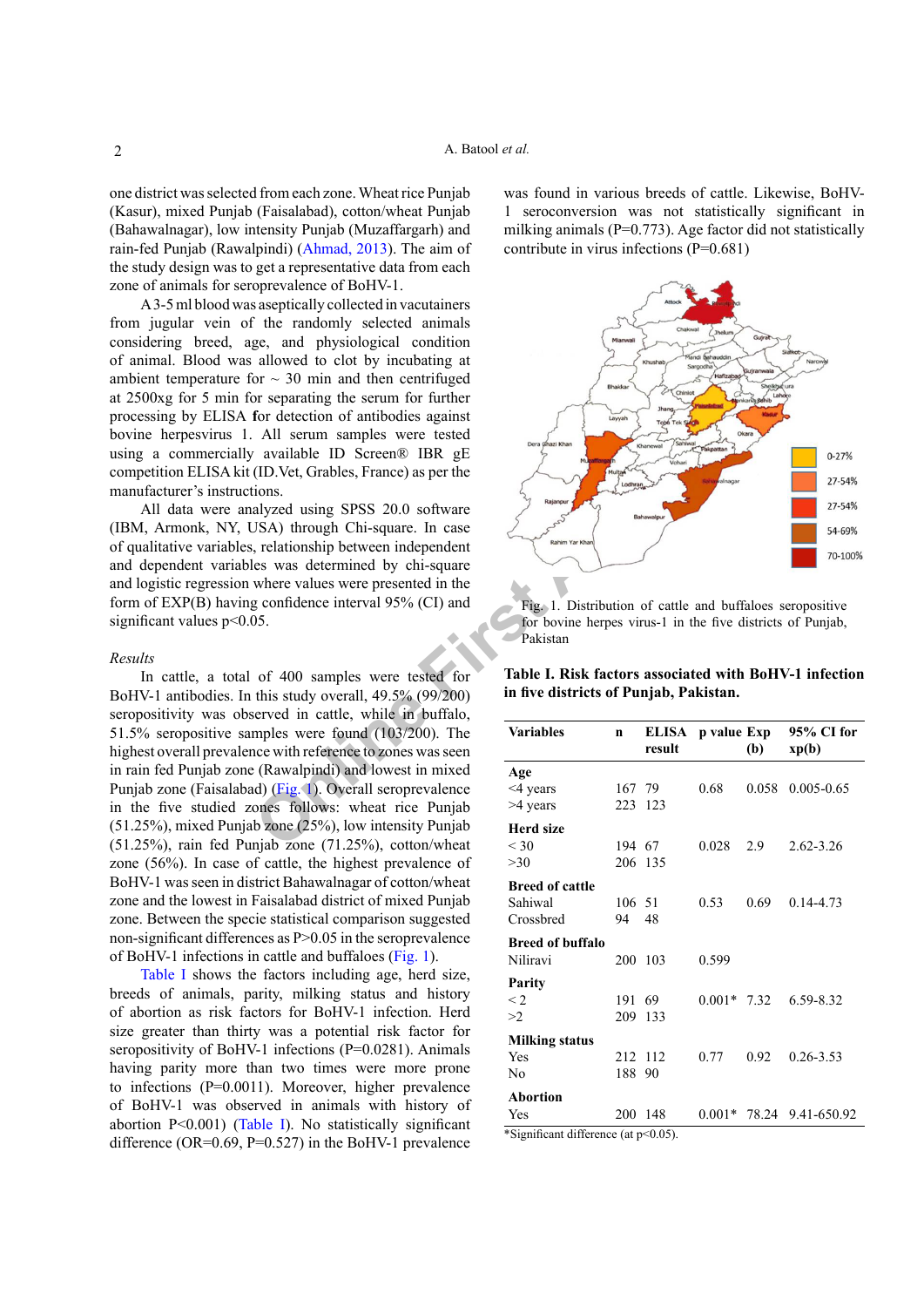*Discussion*

t[e](#page-3-14)ction prevalence which was low<br>
management practices may also<br>
on the state of the state and the state and the state and the state of<br>
(a) Occation of areas as observed by<br>
consider prevalence as a result of<br>
on cation o In the present study overall seropositivity of BoHV-1 was found to be 50.5% in targeted areas of sampling and individually 49.5% in cattle and 51.5% in buffaloes. Seroprevalence of BoHV-1 in the buffaloes of study area is found to be very close to the study in Colombia ([Pastrana](#page-3-7) *et al*[., 2022](#page-3-7)). Seroprevalence of virus is compatible with the already present study on BoHV-1 in Punjab province [\(Rehman](#page-3-8) *et al*., 2020). Results have shown variability with results of seroprevalence in terms of associated risk factors where greater herd size was not found a potential risk factor [\(Derrar](#page-3-9) *et al*., 2019). One such study conducted in Rawalpindi [\(Ahmed](#page-3-10) *et al*., 1999) detected BoHV-1 antibodies reported 28.65% and 21.64% with immunefluorescent antibody detection prevalence which was low in past. Abortion as positively associated risk factor as found in study of a herd with history of abortion storm in cattle (Shabbir *et al*., 2013). Variable data tends to be found with reference to location of areas as observed by (Derrar *et al*[., 2019](#page-3-9)) different districts in India (16.00- 40%). Age-wise seroprevalence increases, however, is in line with the previous study in various agro-climatic zones of India ([Hemadri and Patil, 2010](#page-3-12)). Variability of prevalence found in various agro-climatic zones in Punjab is consistent with results of study in Eastern and Western zones of India (Farooq *et al*., 2021).

The overall prevalence data generated by the present study is consistent with a study done in India that reported an overall seroprevalence of 60.84%, and a prevalence of 60.46% in cattle and 62.39% in buffaloes (Trangadia *et al*[., 2010](#page-3-14)). In the present study the highest prevalence of BoHV-1 in cattle was noticed in Cotton/ wheat Punjab and lowest in Mixed Punjab. District-wide seropositivity of cattle was found as Kasur in wheat rice Punjab (50%), Faisalabad in mixed Punjab zones (30%), Bahawalnagar in cotton/wheat Punjab (65%), Muzaffargarh in low intensity Punjab (42.5%) and Rawalpindi in rain-fed Punjab (60%). Variability noted in the prevalence of BoHV-1 in the present study is not surprising and also reported by workers in China where prevalence ranged from 12.1% to 77.8% (Yan *et al*[., 2008](#page-3-15)). Variability of climatic conditions and different raising systems among districts may contribute to these differences in BoHV-1 prevalence ([Rudra](#page-3-16) *et al*., [2017](#page-3-16)).

In case of buffalo highest prevalence was found in Rawalpindi (77.5%) and lowest in Faisalabad (20%). This individual seroprevalence 77.5% shows that BoHV-1 is highly prevalent in buffaloes raised in Rawalpindi district [\(Shabbir](#page-3-11) *et al*., 2013). Similarly, high prevalence of BoHV-1 was also reported from a study done in Mexico where 59% of buffaloes were positive in target population (Romero-Salas *et al*., 2018). However, these findings are not in agreement with [Kathiriya](#page-3-17) *et al*. (2018) who reported relatively low prevalence (33.99%) of BoHV-1 in Indian buffaloes compared to cattle (36.31%) [\(Kathiriya](#page-3-17) *et al*., [2018](#page-3-17)).

Regarding the parity, cattle and buffaloes with more than 2 calving had higher seroprevalence of BoHV-1 compare to animals with less than 2 calving.

History of abortion was found to be a potential risk factor in this this study. Data analysis suggested higher seroprevalence  $(p<0.05)$  of BoHV-1 infection in cattle and buffalo with the history of abortion. Dairy herds with modest prevalence for BoHV-1, maintain a low level of infection for some time that leads to endemic abortions and active virus spread ([Raaperi](#page-3-18) *et al*., 2012). Poor management practices may also play part in the spread of BoHV-1 and subsequent abortions.

Increased age has been considered a risk factor for higher prevalence as a result of greater chances of virus exposure to susceptible animals with age. For example, one study noted that BoHV-1 is more prevalent in animals greater than 4 years (Kaddour *et al*., 2019). However, in the present study age was not found a statistically significant risk for BoHV-1. Herd size is also a potential risk factor for BoHV-1 seropositivity. Lower number of animals in smaller herds means less chance to maintain and spread the infection. Risk of viral transmission within infected herds is also higher in large herds ([Boelaert](#page-3-20) *et al*., 2005).

BoHV-1 has a major impact on the production and economics of many herds owing to ability to establish latency and persist inside the infected animals throughout the life. The infected animals keep shedding the virus under any stressful conditions. If a single animal becomes positive with the BoHV-1, the whole herd becomes infected direct contact with the secretions of the infected animal. Strict biosecurity measure, proper vaccination, culling of positive animals, and the regular screening of whole herd at different times may be helpful in prevention and control of the BoHV-1 infections. The present study only provided a limited yet representative data in the selected districts of Punjab Province only. Similar and large-scale studies involving more districts in the Punjab Province and other provinces of Pakistan can shed more light on the status of BoHV-1 in Pakistan. Moreover, molecular characterization of the BoHV-1 circulating in Pakistan could further help in studying epidemiology of this emerging virus. Good management practices including implementing high biosecurity standards coupled with timely and strategic vaccination could prevent the spread of BoHV-1 in Pakistan.

## *Conclusion*

The present study revealed that BoVH-1 is prevalent